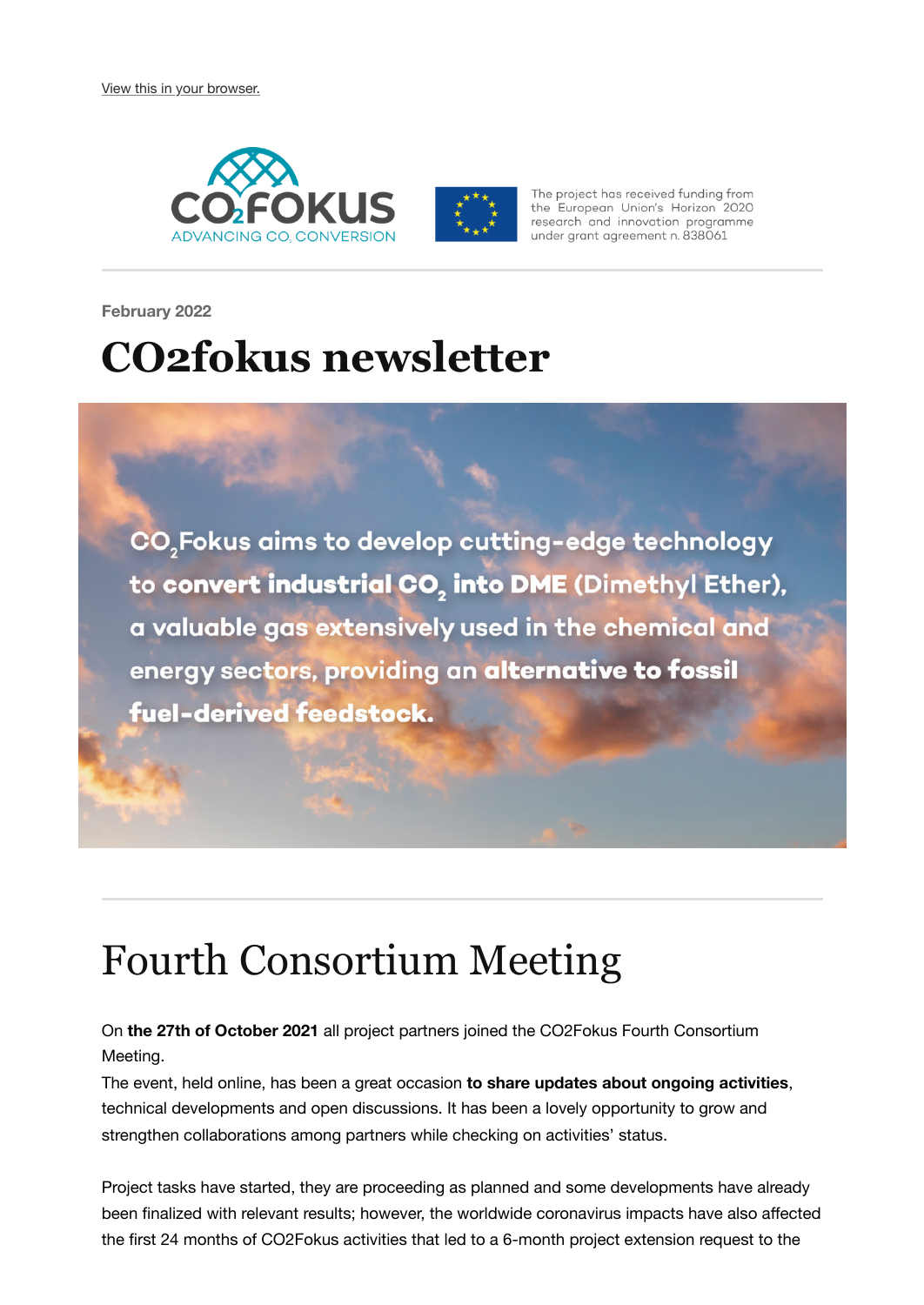European Commission.

We are all looking forward to presenting new outcomes soon and to organizing the next gathering in the first half of 2022, hopefully in person.

# Great progress towards CO2 utilization

A key objective of the CO2Fokus project is developing a highly selective and durable catalysts for the direct conversion of CO2 to DME.

Partner *Hybrid Catalysis (HyCAT)* working together with *ITAE, FEY*and *HTF*, synthesized a reference catalyst formulation by conventional deposition on solid carriers.From an industrial application perspective, the selection criteria for a competitive catalyst include their **superior stability in the catalytic reactor and its regeneration capacity**.

**The synthesis of a reference catalyst in CO2Fokus was accompanied by activity and stability testing**, with further testing work completed todescribe possible catalyst deactivation mechanisms.A set of duration tests led to the identification of the most suitable formulations for the specific process conditions of DME production over time.

This reference catalyst formulation is an important building block towards the optimization of the CO2 utilization reaction forthe production of DME. Crucial activities areongoingin the second phase ofthe project. These focus on selectingand testing the best performing catalyst materials and catalyst configurations.

**The partner and project coordinator** *VITO* **developed 3D printed multi-channel monolithic catalysts in close collaboration with partners** *HyCAT***,** *FEY* **and** *ITAE*. The project is also advancing on the design specifications for the pilot unit, the optimization of the reaction conditions to maximize DME yields, and also in the selection of reactor and equipment configurations to build on-site at the facilities of partner *SOCAR* in Turkey.

### Exploring DME Market

The CO2Fokus project is not only about the creation of an innovative technology, but the development of an **exploitation strategy** is also foreseen. This is a crucial step since the market launch and the consecutive success of the technology depends on a thorough assessment of what are the sectors and stakeholders interested in order to address the product to the proper target.

To this purpose, LGI is carrying on a market study, which can be considered as the exploitation strategy preliminary phase and through which the market opportunities and the needs of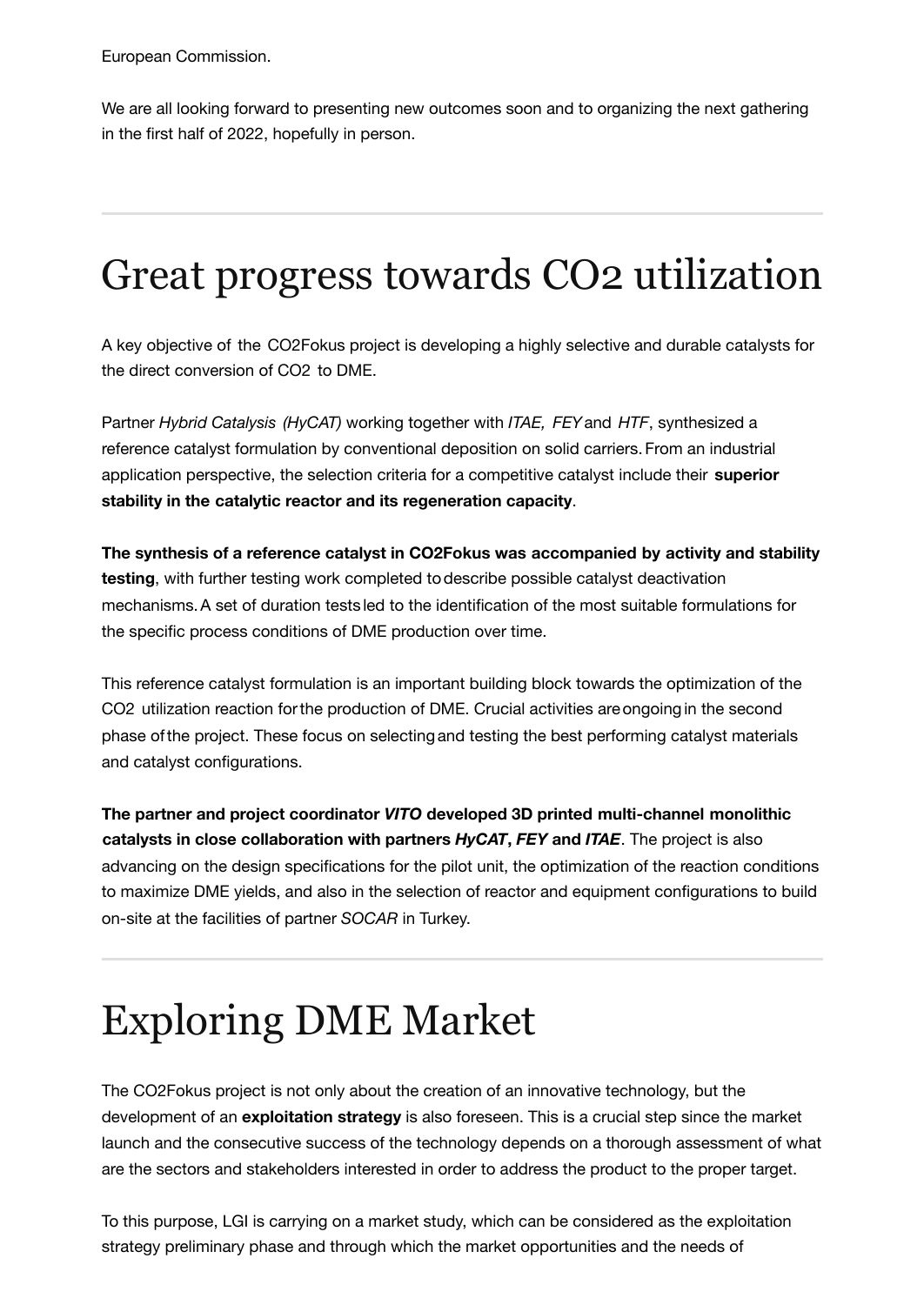customers are being analysed. From summer 2020 on, LGI has been developing a PESTEL analysis in which a dozen experts from many areas (Political, Economic, Social, Technological, Environmental and Legal) have been interviewed to gather their opinions and knowledge about the impact of the macro-environment on the positioning of CO2Fokus technology in the market. This work is still going on, and a series of interviews carried on during 2021 have been focused on DME players (in Asia, America and Europe), LPG and vehicle industrials. These interviews allowed to collect interesting inputs to understand the market segmentation of DME, the possible usage, the industry needs, and to conclude on possible positioning.

#### Co2fokus Partners